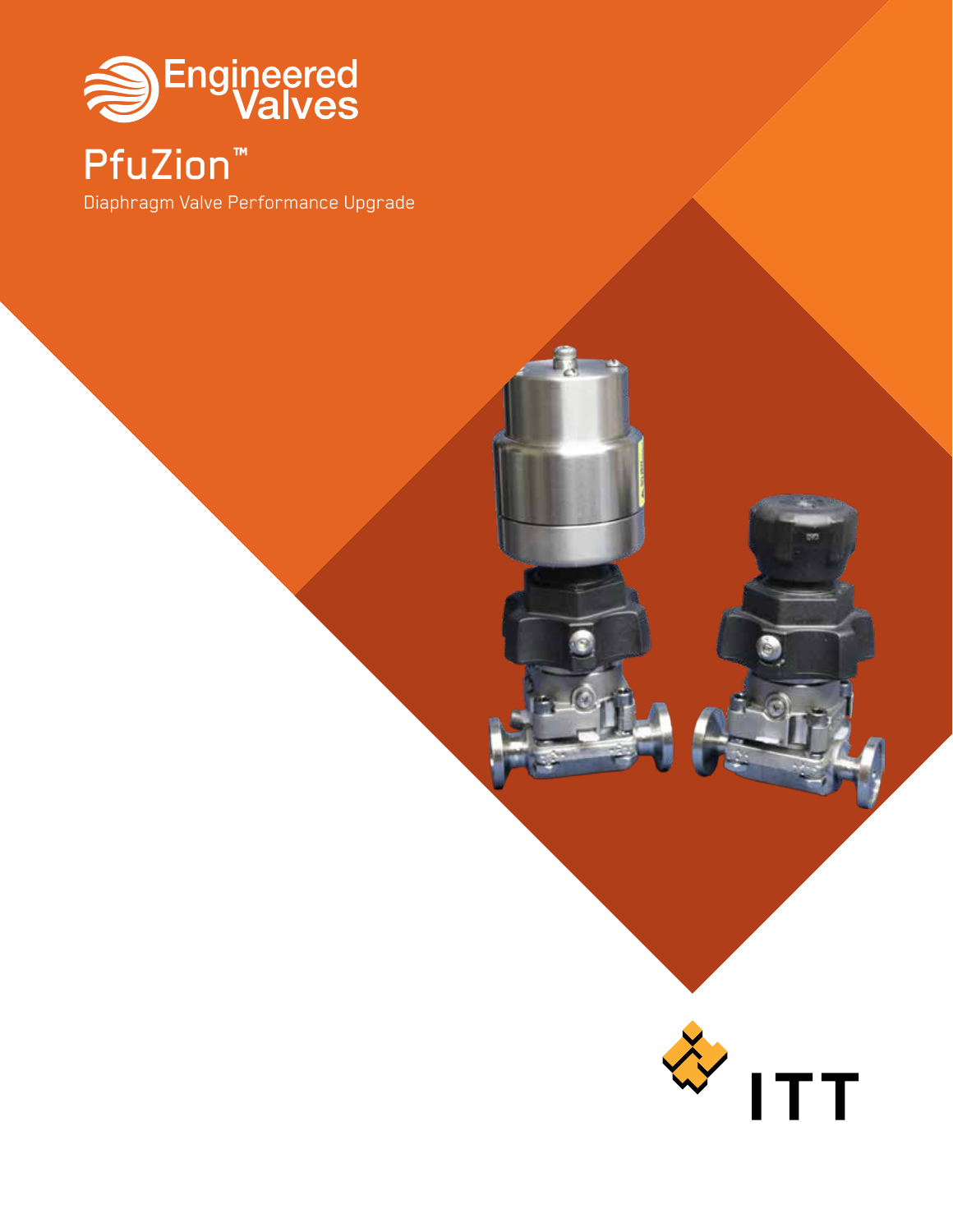# Upgrade Legacy Bio-Tek™ Valves

Light duty fractional diaphragm valves. Everyone has them. They are essential to the critical task of process sampling and countless low flow applications in the Biopharm industry. They are built to be compact to fit into small places, but the fact is that the size of these valves drives the design and ultimately their performance. Small bonnets, fasteners and diaphragms, as well as tight piping spaces, make routine maintenance a frustrating and time consuming challenge.

Wouldn't it be great if you could upgrade your existing Bio-Tek valves to the state of the art performance and convenience of the EnviZion valve architecture? Adopt a robust thermally compensated bonnet that requires zero retorque and maintains a tight shell seal - even when large thermal swings are common? And reduce the time to change that hard to reach diaphragm from 30-40 minutes to just a few minutes … all without losing a single loose fastener?

Well that time is now. The new ITT PfuZion topworks is the upgrade you have been seeking. With a one-time stud conversion, your legacy Bio-Tek forging or block body can be converted to a high performing, reliable, quick-change design without altering flow characteristics or materials of construction.

Don't keep struggling with maintaining your critical sampling valves. Improve your system performance and extend its useful life with a PfuZion performance upgrade today.



## Principle of Operation

The PfuZion utilizes patented EnviZion sealing and thermal compensation technology to achieve a robust, reliable seal on existing, in-service Bio-Tek valves. A precision machined pressure ring efficiently applies sealing force to the diaphragm at the edge of the valve body D-section. Embedded mechanical springs maintain superior sealing force even in the face of the largest process thermal swings.



Precision machined pressure ring



Pressure ring applies pressure in contact area along the Bio-Tek D-section



Bio-Tek body interference

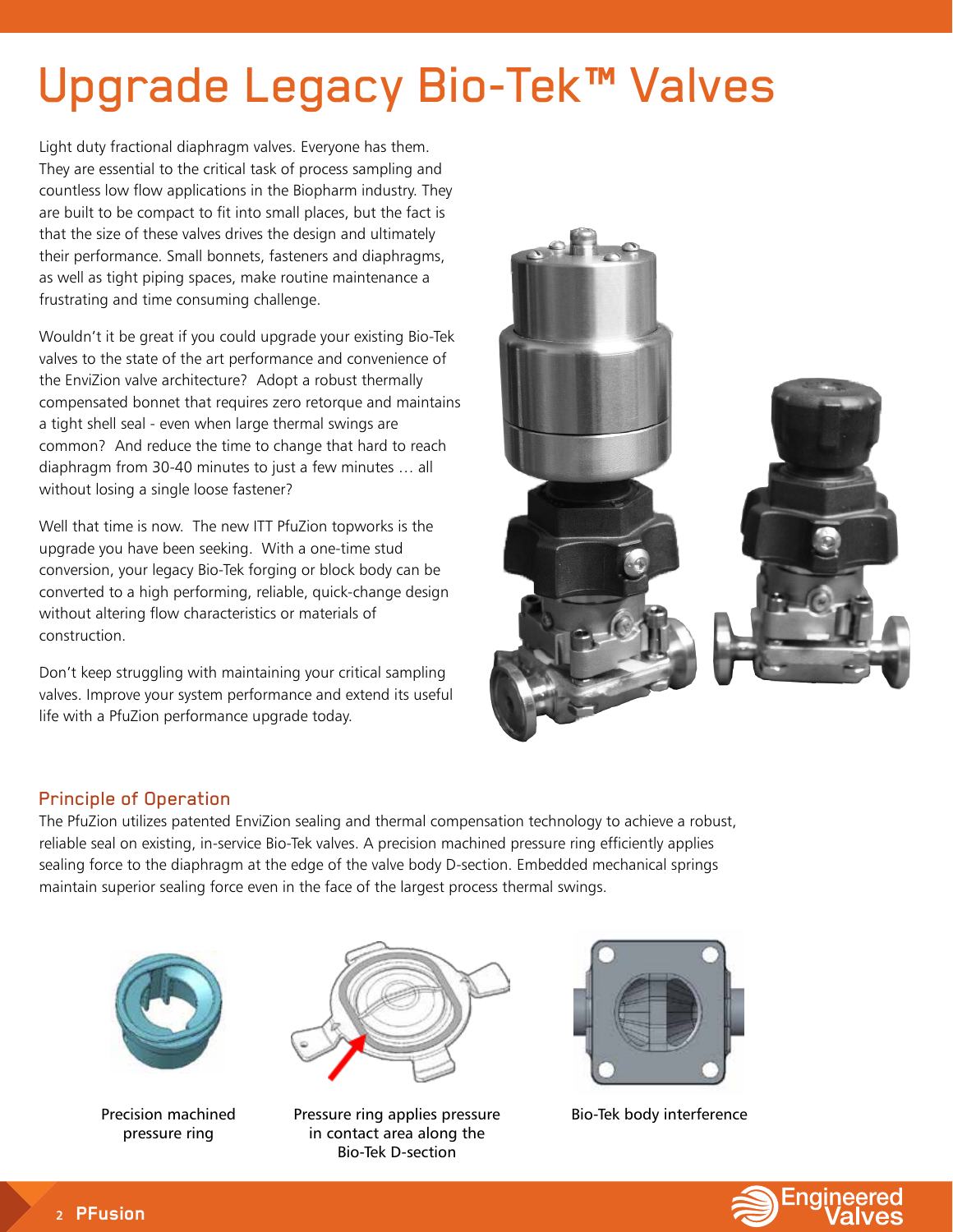# PfuZion Retrofit

#### PfuZion Conversion Process

The PfuZion conversion is simple. The Bio-Tek top works, diaphragm and fasteners are discarded and PfuZion studs are permanently installed on the existing valve body. Then the PfuZion topworks and diaphragm assembly can be mounted to the valve. That's all there is to it!



## Evaluating Body Condition

The first step in determining the feasibility of upgrading to the PfuZion system is determining the condition of the installed valve body. PfuZIon was engineered to perform on the roughest of factory produced Bio-Tek finishes. A reliable seal can be achieved on just about any reasonably cared for Bio-Tek™ body. However, severe scratches or gouges in the diaphragm sealing area should be evaluated to determine if the valve is an appropriate candidate for the PfuZion upgrade, or if the valve should be replaced.

#### Upgraded Mounting System

The PfuZion retrofit replaces the existing fastener / nut or threaded stud system of the Bio-Tek with a onetime attachment of PfuZion style studs. These studs will allow for quick mounting and dismounting of the PfuZion top works just like the EnviZion valve platform. Both 2-way Bio-Tek valves and block body versions can be retrofitted. These studs can be added to thru hole forgings with a stud and nut arrangement, which requires no body modification. Block body valves require existing threaded studs to be removed and replaced with PfuZion shoulder style studs.







Shoulder stud Threaded nut stud Forged body with threaded nut studs installed

As the Bio-Tek has been in service for decades, several versions of fasteners may have been used. Providing a valve serial number will assure the correct stud kit is supplied.

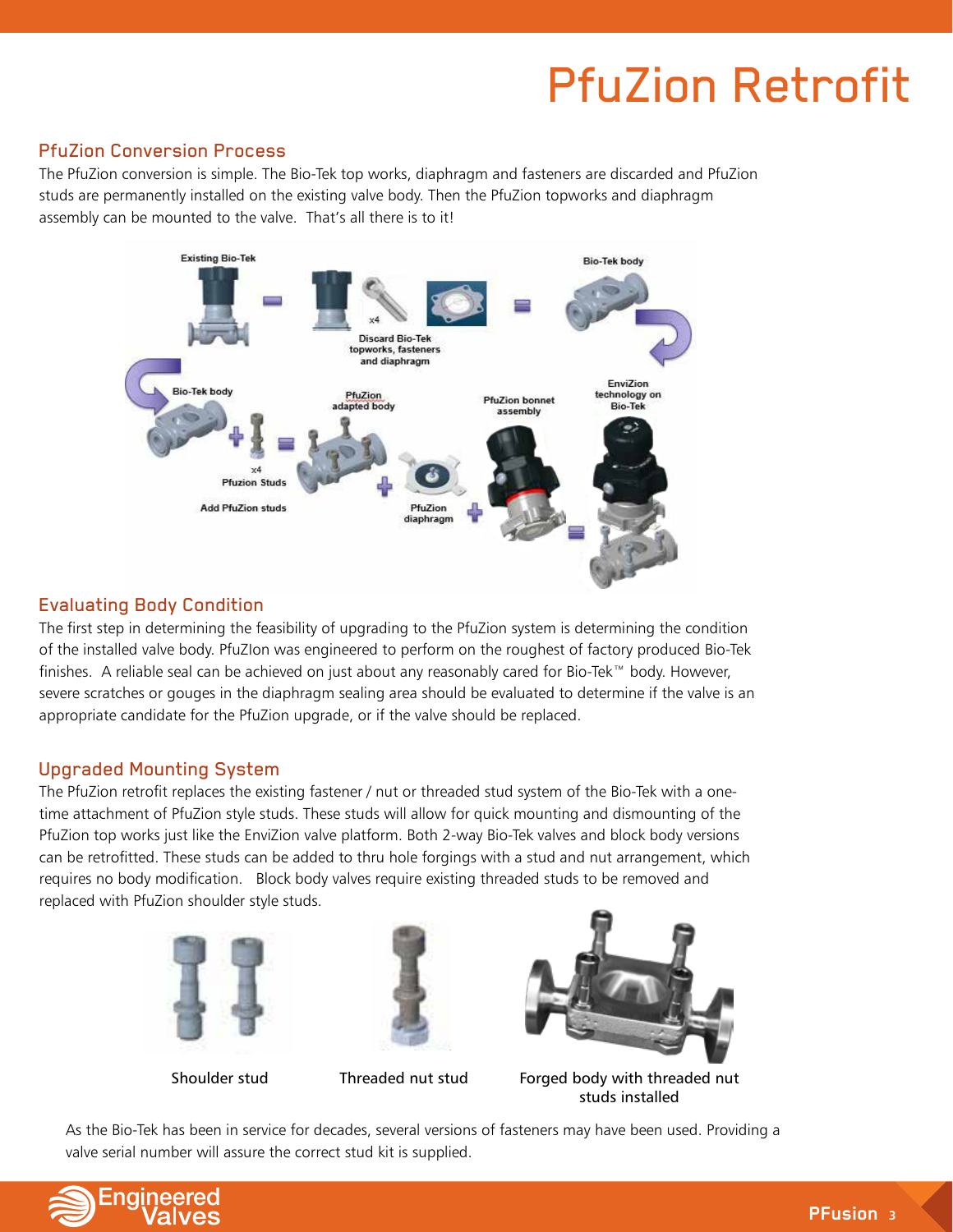# PfuZion Technology

## Bonnet & Diaphragm Upgrade

The PfuZion system features a quick-connect bonnet that incorporates the patented EnviZion thermal compensation system, assuring a highly reliable shell seal on standard Bio-Tek valve bodies. Diaphragms are installed with the patented EnviZion stud, providing a simple 90° turn installation, making proper diaphragm installation reliable and fool proof. The PfuZion utilizes the BioviZion PTFE diaphragm made from the same FDA and USP Class VI compliant material as the existing Bio-Tek PTFE diaphragm, eliminating the validation of a new material..

The fastener-free bonnet connects to PfuZion studs with a mount and turn action. The bonnet cover handwheel is simply tightened by hand, or can be tightened with a wrench on the cover hex for those difficult to seal applications. A locking screw secures the bonnet from unintentional loosening once installed.



#### PfuZion Size & Flow Performance









| <b>Valve Height</b> |         |                 |         |
|---------------------|---------|-----------------|---------|
| Manual              |         | <b>Actuated</b> |         |
| Bio-Tek             | PfuZion | <b>Bio-Tek</b>  | PfuZion |
| 2874                | 3.635   | 4.126           | 6 2 2 5 |

PfuZion Manual Bio-Tek Manual PfuZion Actuated Bio-Tek Actuated

## Equivalent Cv Performance

PfuZion utilizes the same diaphragm profile of the Bio-Tek, assuring Cv/Kv values do not change.

#### Like-for-Like Change

The conversion from existing Bio-Tek valves to the PfuZion system can generally be considered a Like-for-Like change. Diaphragm and valve body product contact materials do not change. Flow characteristics remain the same as well as rated seat and shell pressures.

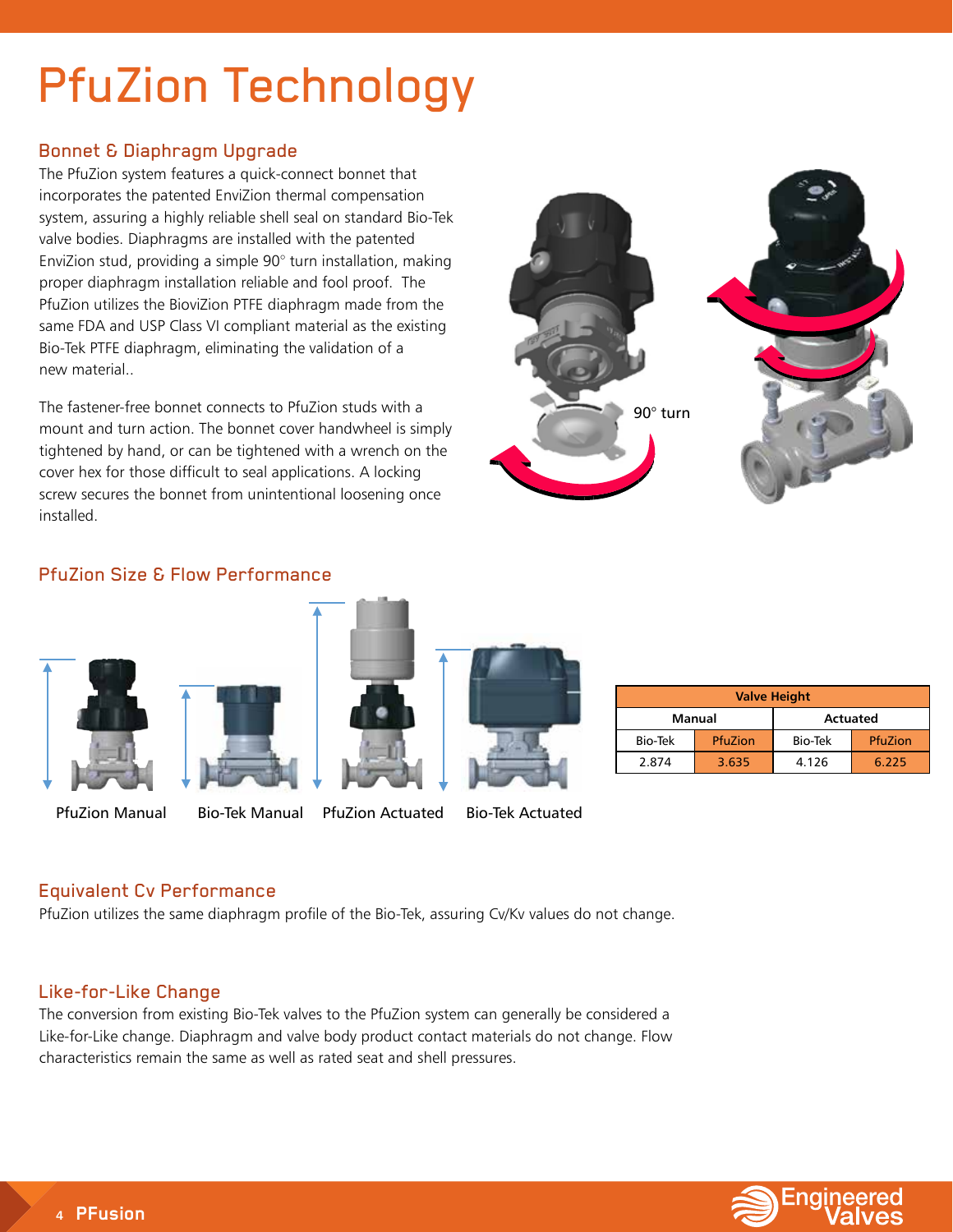# PfuZion Actuator Sizing

| Valve Size     |      | BioviZion                                                                           |
|----------------|------|-------------------------------------------------------------------------------------|
| ١P             | 100% | $0\%$                                                                               |
| Actuator Model |      | Fail Closed - Reverse Acting - Spring to Close<br>Maximum Line Pressure (psi/(bar)) |
| 'PB2S          | 150  |                                                                                     |

| Valve Size     |               | BioviZion                                                                                                  |                                                                                                              |  |
|----------------|---------------|------------------------------------------------------------------------------------------------------------|--------------------------------------------------------------------------------------------------------------|--|
| $\Delta P$     |               | 100%                                                                                                       | 0%                                                                                                           |  |
| Actuator Model | Line Pressure |                                                                                                            | Fail Open - Direct Acting - Spring to Open<br>Air pressure required to shut-off line pressure<br>(psi/(bar)) |  |
| ZPB1/ZPB1S     | 20            | 61(4.2)                                                                                                    | 57 (3.9)                                                                                                     |  |
|                | 40            | 63(4.3)                                                                                                    | (4.2)<br>61                                                                                                  |  |
|                | 60            | 65 (4.5)                                                                                                   | 65 (4.5)                                                                                                     |  |
|                | 80            | (4.6)<br>67                                                                                                | 68 (4.7)                                                                                                     |  |
|                | 100           | 69 (4.8)                                                                                                   | 73 (5.0)                                                                                                     |  |
|                | 125           | 71 (4.9)                                                                                                   | 76 (5.2)                                                                                                     |  |
|                | 150           | 74 (5.1)                                                                                                   | 82 (5.6)                                                                                                     |  |
|                |               |                                                                                                            |                                                                                                              |  |
| Actuator Model | Line Pressure | Double Acting - Air to Open Air to Close<br>Air pressure required to shut-off line pressure<br>(psi/(bar)) |                                                                                                              |  |
| ZPB3/ZPB3S     | 20            | 37(2.6)                                                                                                    | 32(2.2)                                                                                                      |  |
|                | 40            | 39(2.7)                                                                                                    | 36(2.5)                                                                                                      |  |
|                | 60            | (2.8)<br>41                                                                                                | 39 (2.7                                                                                                      |  |
|                | 80            | 43 (3.0)                                                                                                   | 43 (3.0)                                                                                                     |  |
|                | 100           | 45(3.1)                                                                                                    | 46 (3.1)                                                                                                     |  |
|                | 125           | (3.2)<br>47                                                                                                | (3.5)<br>51                                                                                                  |  |
|                | 150           | 49 (3.4)                                                                                                   | 55 (3.8)                                                                                                     |  |

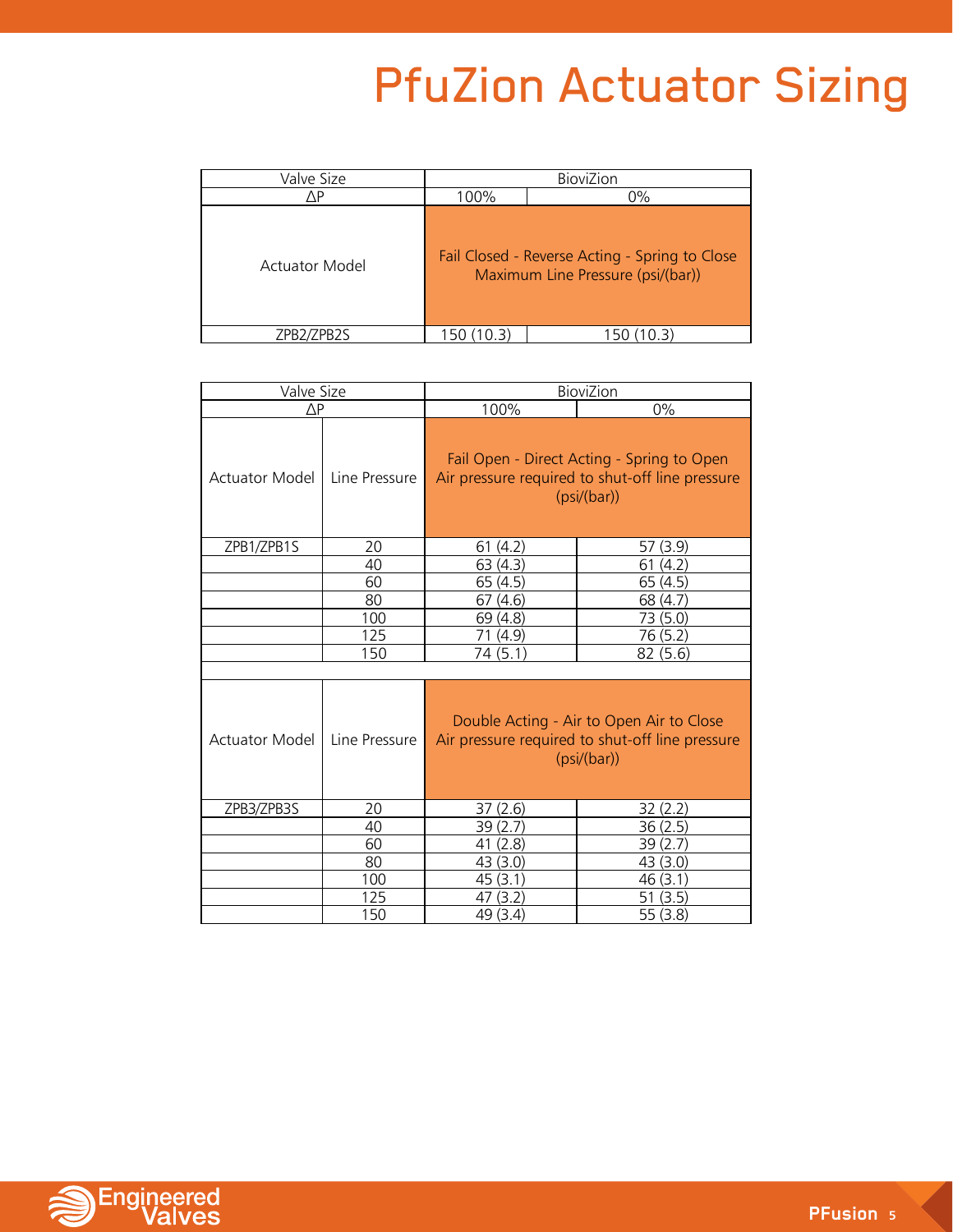# EnviZion Technology

## Experience the Future with EnviZion

The Biopharm industry relies on hygienic diaphragm valves for demanding process applications due to their unique balance of clean-ability, drain-ability and pressure/temperature capability. For more than 40 years the technology of these valves has changed very little. Advances in performance have been nominal as the basic design concept has remained the same: body, diaphragm, topworks, and four fasteners. This design requires experienced personnel and stringent maintenance practices to assure consistent, reliable valve performance. All while the industry is forced to increase productivity, extend preventative maintenance intervals, and reduce operating costs. ITT's breakthrough technology, the EnviZion valve, sets a new standard for the future of hygienic diaphragm valves. The EnviZion valve is designed specifically to help customers install, operate, and maintain their valves more efficiently. This unique design provides a significant reduction in total cost of ownership while supporting the industries' goals to increase productivity, improve reliability and enhance clean-ability.



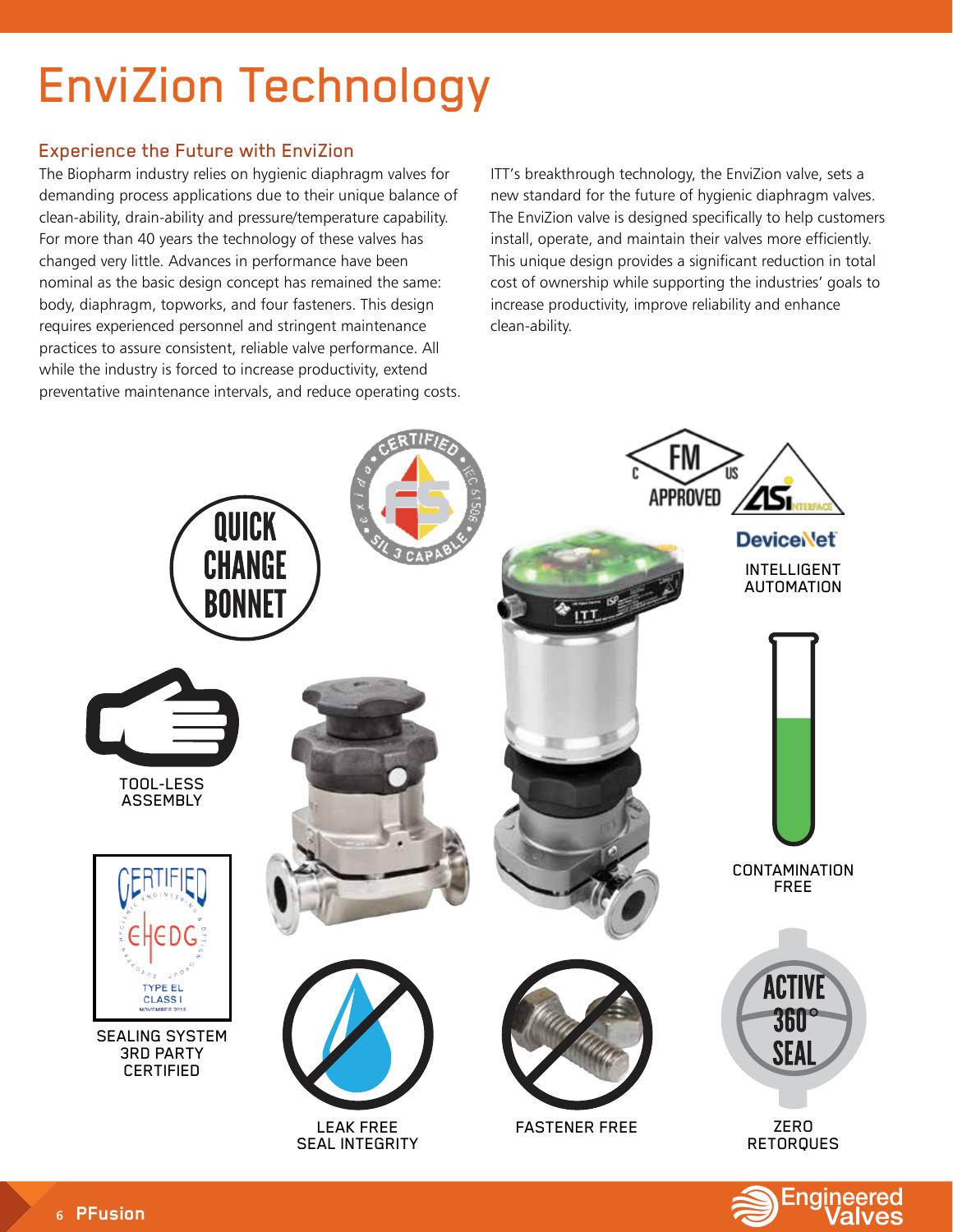# EnviZion Value Proposition

|              |              |              | <b>User Benefit</b>                                           | <b>User Value</b> |
|--------------|--------------|--------------|---------------------------------------------------------------|-------------------|
|              |              |              | <b>Reduced installation time</b>                              | \$\$              |
|              | $\checkmark$ |              | Eliminates re-torque time (CIP, SIP)                          | \$\$              |
|              | $\checkmark$ |              | Efficient system pressure checks / reduced investigation time | \$\$\$            |
|              | $\checkmark$ |              | Increased production capacity (less downtime)                 | \$\$\$\$          |
|              | $\checkmark$ |              | Reduced product loss (no contamination)                       | \$\$\$\$          |
|              | $\checkmark$ |              | Reduced unscheduled down time                                 | \$\$\$            |
|              | $\checkmark$ |              | Reduction of Investigation time / cost                        | \$\$\$            |
| $\checkmark$ |              | $\checkmark$ | Reduced diaphragm change time (10x)                           | \$\$\$            |
| $\checkmark$ |              |              | Operators vs maintenance for diaphragm changes                | \$\$              |
|              |              | $\checkmark$ | Eliminates fastener replacements / galling issues             | \$                |

**Installation Operation Maintenance** 

Technology delivers significant value and cost benefits